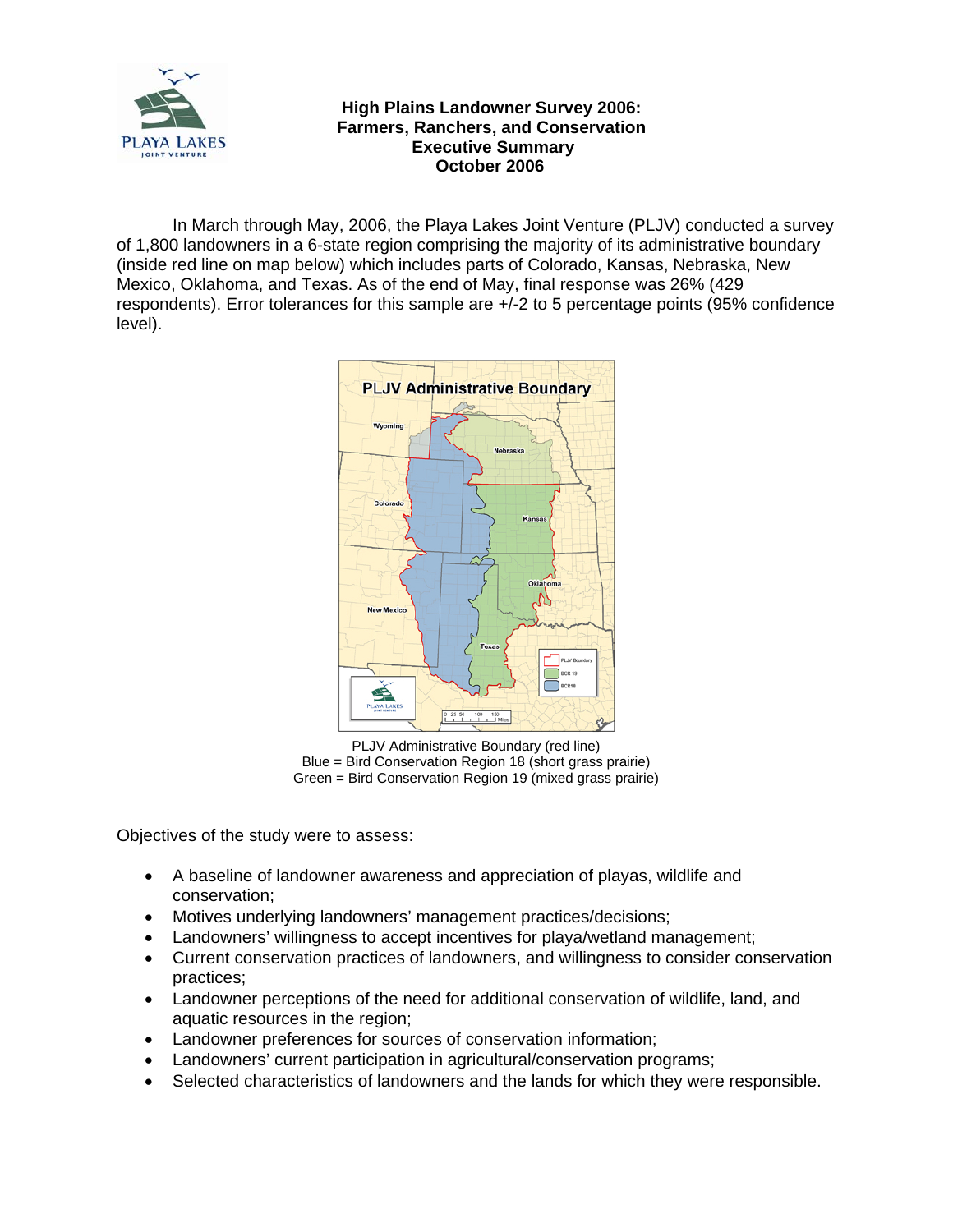Key findings revealed:

- About 50% of farmers/ranchers in the PLJV region had heard of the term "playa" or "playa lake" which translates to about 115,000 individual farmers/ranchers in the PLJV region. Across BCRs, landowner awareness (heard of "playa") ranged from a low of 24% in BCR18CO to a high of 90% in BCR18TX.
- More revealing was the key question inquiring if respondents *had* playas on the lands they managed. Playa presence ranged from a low of about 8%--that is, 8% of properties had at least one playa lake—in BCR18CO, BCR19KS, and BCR19OK, to a high of 48% in BCR18TX. These survey data yielded an estimate of playa numbers in the PLJV region within the range of 41,000 to 127,000 playas, which easily encompasses playa numbers promoted by the JV of about 60,000.
- When asked about certain playa functions, about 50% of landowners did not know whether or not playas recharged groundwater. This indicates there is a need to continue to communicate about the link between playas and recharge of the Ogallala Aquifer.
- Of 13 possible resources that might warrant additional conservation effort, farmers/ranchers said they supported "more conservation than now" for only one—the Ogallala Aquifer. Their second-ranking conservation concern was the Conservation Reserve Program ("same support as now").
- When asked how willing they would be to implement certain conservation practices if given incentive, 28% of all playa landowners were "highly willing" and 46% were "moderately willing" to plant native grass buffers around playas/wetlands, indicating a significant landowner demand for playa conservation programs.
- A number of different incentives would be well received by landowners to help improve their management of playas and wetlands. Most popular among landowners—those who have playas, those that do not, and those that don't know—would be if "playa/wetland management helped my bottom line." In fact, the most popular incentive for all types of landowners would be some form of financial remuneration, augmented by knowledge that their actions were helping the land/water resources.
- Predictably, landowners in BCRs in which playas were more common were better able to identify playas as a type of wetland. Moreover, landowners who said they actually had playas on their properties were much more knowledgeable about playa lakes than those who did not have playas on their lands.
- Looking at farmers/ranchers across the PLJV region, those who said they had playas on their lands said playas and wetlands constituted an *overall positive* feature (68%), while 25% said playa lakes/wetlands were an overall negative feature. A majority of respondents who indicated they did *not* have playas on their properties still were prone to characterize playas and wetlands as a positive feature (53%), though a large group (39%) said "don't know."
- For landowners who said they had playas on their properties—and thought playas were an overall *positive* presence—the highest-ranking benefit was "attracts wildlife." Ranking second was "recharges groundwater," third was "improves groundwater quality," and fourth was "source of water for livestock."